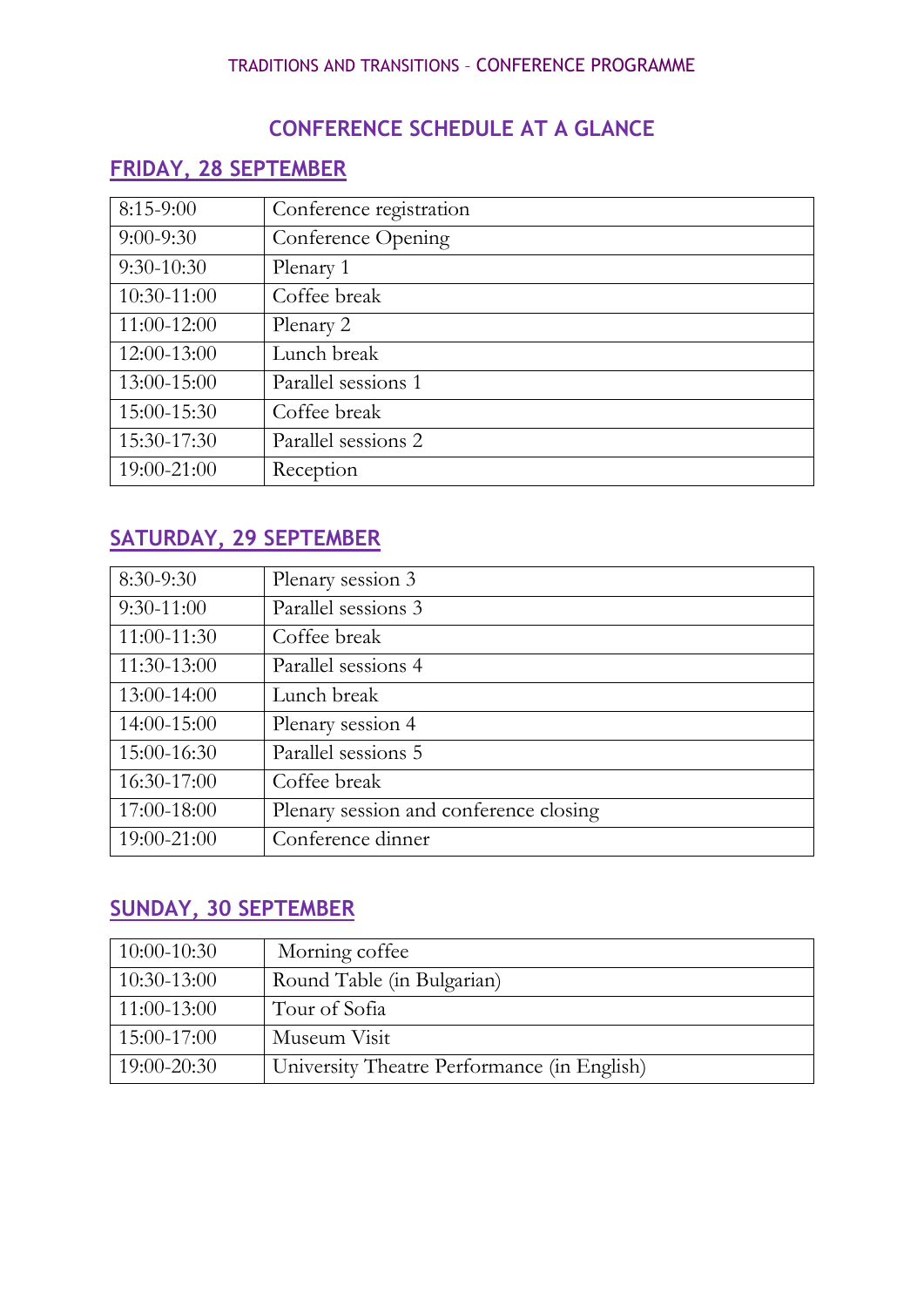| $8:15-9:00$     | Conference registration. In front of Aula Magna        |
|-----------------|--------------------------------------------------------|
| $9:00-$<br>9:30 | <b>CONFERENCE OPENING.</b> Aula Magna                  |
| $9:30-$         | Plenary session 1.                                     |
| 10:30           | The Study of English at Sofia University.              |
|                 | Ninety Years on the Move: English-Language Literatures |
|                 | Alexander Shurbanov                                    |

# **28 SEPTEMBER, FRIDAY**

| $10:30-$ | Coffee break |
|----------|--------------|
| 11:00    |              |
|          |              |

| $11:00-$ | Plenary session 2.                            |
|----------|-----------------------------------------------|
| 12:00    | The Study of English at Sofia University.     |
|          | Ninety Years on the Move: English Linguistics |
|          | Christo Stamenov                              |
|          |                                               |

|  | $12:00-13:00$ LUNCH BREAK |  |  |  |  |
|--|---------------------------|--|--|--|--|
|--|---------------------------|--|--|--|--|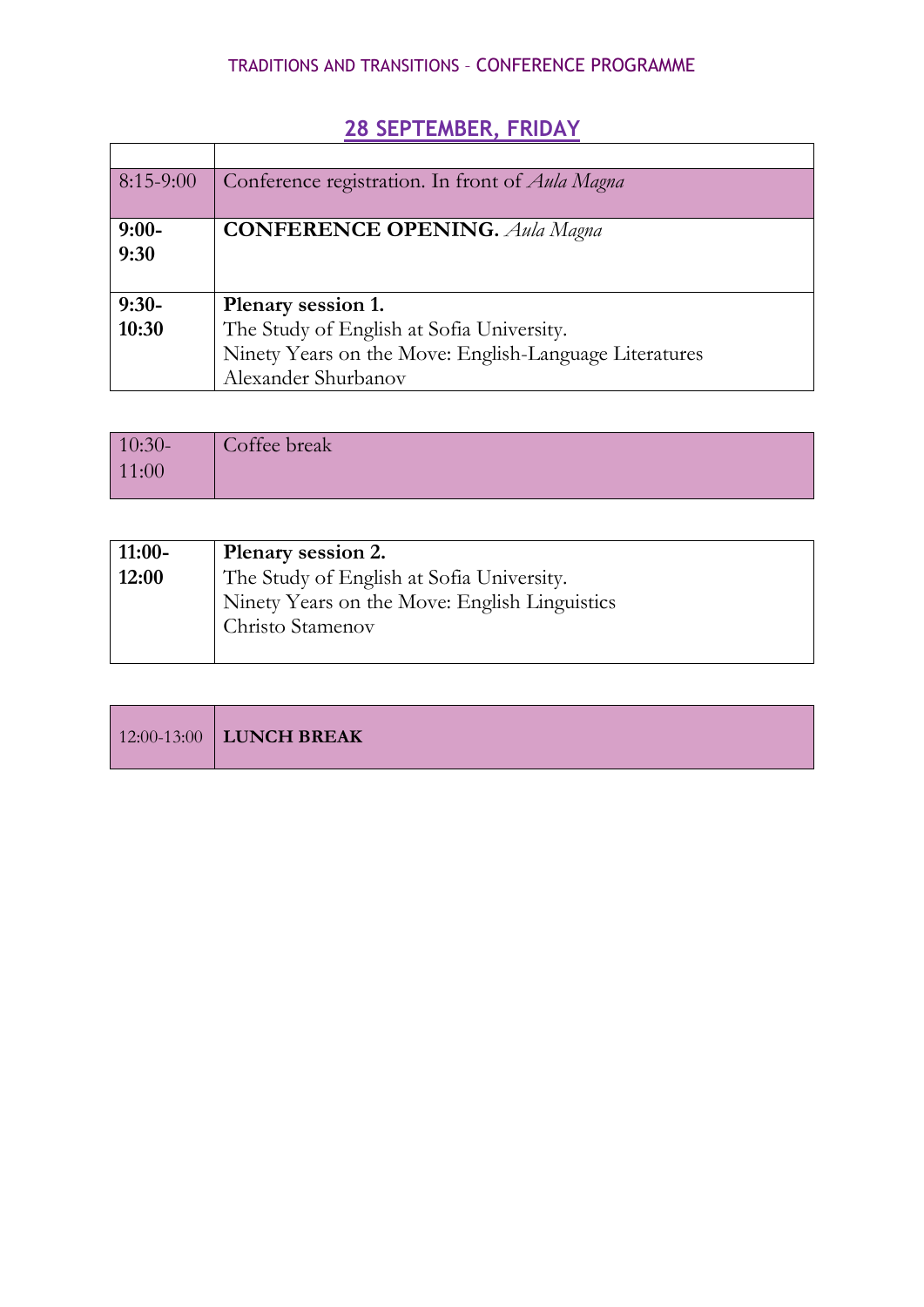#### **13:00-15:00 Parallel sessions 1:**

| 1.A. Performance, Politics and Translation<br>Moderator: Kornelia Slavova | Fri 13:00-15:00<br><b>Room 243</b> |
|---------------------------------------------------------------------------|------------------------------------|
| 13:00-13:30 Translating Affect: Performing the Personal                   | Sneja Gunew                        |
| 13:30-14:00 New American Theater in the Age of Trump                      | Thomas H. Simpson                  |
| 14:00-14:30 Translating Race: Lillian Hellman's The Little Foxes on the   | Kornelia Slavova                   |
| Bulgarian Stage (1947-2017)                                               |                                    |
| 14:30-15:00                                                               |                                    |

| 1B. Literature: Tradition and Identity                                 | Fri 13:00-15:00       |
|------------------------------------------------------------------------|-----------------------|
| Moderator: Stefana Roussenova                                          | <b>New Conf. Room</b> |
| 13:00-13:30 Literary Criticism in Conversation: The Theme of Blackness | Antonia Iliadou       |
| and Racism in Mark Twain's Pudd'nhead Wilson                           |                       |
| 13:30-14:00 Memory and Representation in Elizabeth Barrett Barrett's   | Yana Rowland          |
| Prometheus Bound, With Other Poems                                     |                       |
| 14:00-14:30 The Last Man in Europe and the End of Tradition in         | Asparuh Asparuhov     |
| Orwell's Nineteen Eighty-Four and Ford Madox Ford's Parade's End       |                       |
| 14:30-15:00 The Role of Language for the Reconstitution of the Self in | Stefana Roussenova    |
| Migrant Writing                                                        |                       |

| 1C. Linguistics: Phonetics, Prosody, Intonation                        | Fri 13:00-15:00    |
|------------------------------------------------------------------------|--------------------|
| <b>Moderator:</b> Snezhina Dimitrova                                   | <b>Room 292</b>    |
| 13:00-13:30 A Multigenerational Investigation of the Acoustics of      | Kyle S. Jones      |
| English-Modern Hebrew Heritage Speakers                                |                    |
| 13:30-14:00 From Nuclear Stress and Communicative Dynamism to          | Georgi Dimitrov    |
| Focus Projection: Traditions, Transitions, and Future Research         |                    |
| 14:00-14:30 The Case for Case of Intonation in Hamlet's "To Be, or Not | Vladimir Phillipov |
| to Be $\ldots$ "                                                       |                    |
| 14:30-15:00 The Acquisition of English Prosody by Tertiary-Level       | Snezhina Dimitrova |
| <b>Bulgarian Learners</b>                                              |                    |

| 1D. American Literature across Deep Time, Part I                      | Fri 13:00-15:00  |
|-----------------------------------------------------------------------|------------------|
| Moderator: Madeleine Danova                                           | <b>Room 241</b>  |
| 13:00-13:30 Literature in the Deep Time of History                    | Madeleine Danova |
| 13:30-14:00 Fictional Appropriations of Ernest Hemingway and F. Scott | Marija Kristeva  |
| Fitzgerald                                                            |                  |
| 14:00-14:30 Possible Worlds in Doctorow's The Book of Daniel and      | Mahsa Nouraei    |
| Maroufi's Symphony of the Dead; Postmodern Historical Fiction         |                  |
| 14:30-15:00 Eutopian Aims, Dystopian Ends: Social and Evolutionary    | Vesselin Budakov |
| Speculations in Late Nineteenth-Century British and American SF Lost- |                  |
| World Fiction                                                         |                  |

| 1E. Rethinking English Literature                                       | Fri 13:00-15:00                 |
|-------------------------------------------------------------------------|---------------------------------|
| Moderator: Zelma Catalan                                                | 1 <sup>st</sup> Conference Room |
| 13:00-13:30 Using Machine Learning to Identify Old English Poetic       | Ravi Mynampaty                  |
| Style                                                                   |                                 |
| 13:30-14:00 Possible Worlds in Historical Fiction: Degrees of           | Angel Igov                      |
| Counterfactuality                                                       |                                 |
| 14:00-14:30 Keats' Defence of the Human and the Natural in the          | Julia Stefanova                 |
| Sonnets "On the Grasshopper and Cricket" and "Bright Star"              |                                 |
| 14:30-15:00 "No other country is so favoured as this Country": National | Zelma Catalan                   |
| Images, Cultural Negotiation and Tellability in Dickens and Thackeray   |                                 |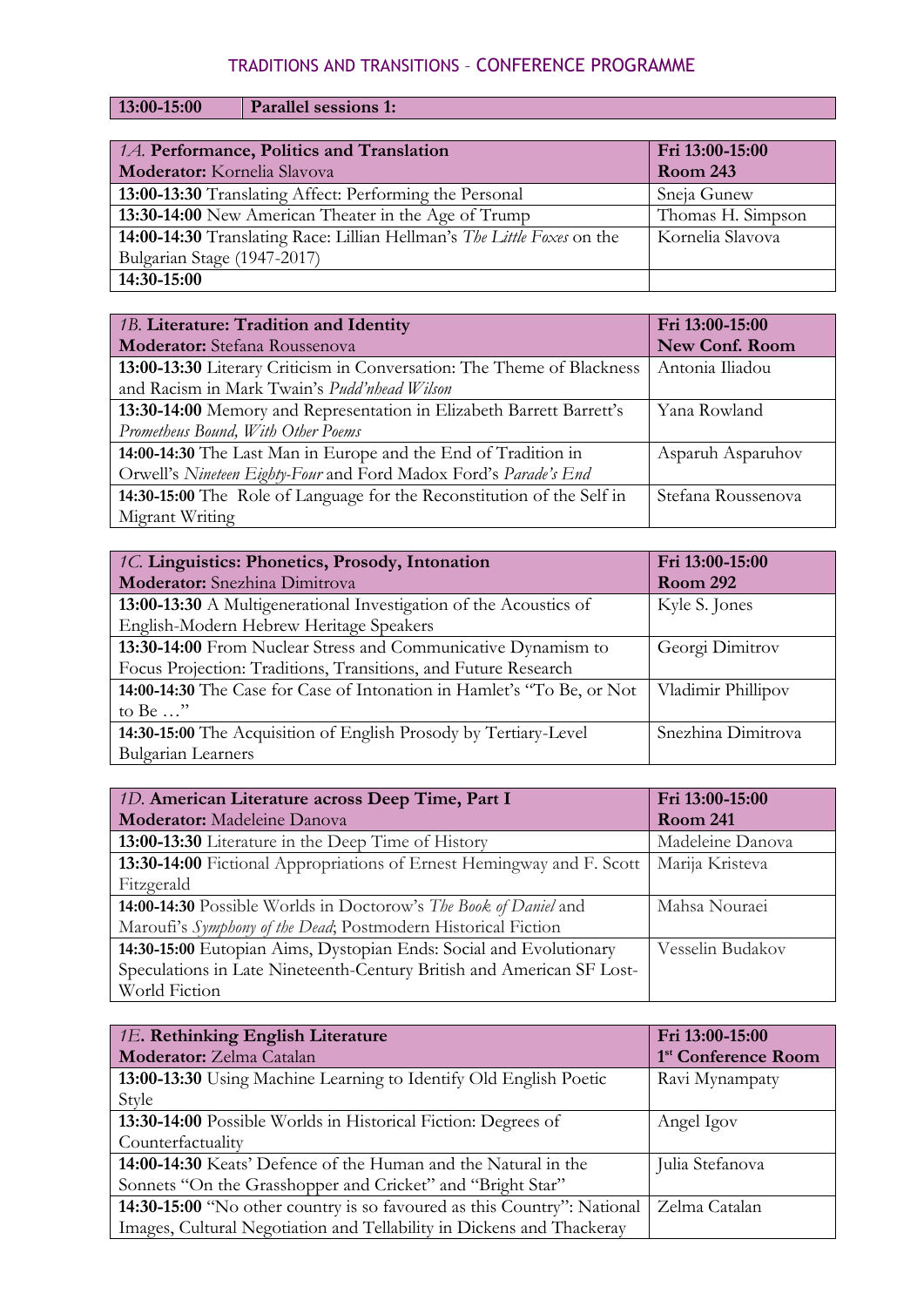| $15:00-15:30$ Coffee break         |
|------------------------------------|
| $15:30-17:30$ Parallel sessions 2: |
|                                    |

| 2A. Linguistic Traditions Brought Home                                  | Fri 15:30-17:30       |
|-------------------------------------------------------------------------|-----------------------|
| <b>Moderator:</b> Bozhil Hristov                                        | <b>Room 243</b>       |
| 15:30-16:00 The Sofia-Leeds university exchange 1968-1999: BG and       | Michael Holman        |
| GB working together against all odds                                    |                       |
| 16:00-16:30 112 Years of Teaching English Historical Linguistics at the | <b>Bozhil Hristov</b> |
| University of Sofia – Traditions and New Perspectives                   |                       |
| 16:30-17:00 The Hardest First Step: American Generative Syntax          | Tsvetomira Venkova    |
| Entering Bulgaria in the 1950s                                          |                       |
| 17:00-17:30 Semiotics in Some Recent Linguistic Approaches              | Mira Kovatcheva       |
|                                                                         |                       |

| 2B. English Studies and Change in the Present<br>Moderator: Milena Katsarska                   | Fri 15:30-17:30<br><b>New Conf. Room</b> |
|------------------------------------------------------------------------------------------------|------------------------------------------|
| 15:30-16:00 Buzzwords in English Studies Today                                                 | Suman Gupta                              |
| 16:00-16:30 Anglicist Women's and Gender Studies as a European<br>Discipline                   | Renate Haas                              |
| 16:30-17:00 English Literature in the Bulgarian Academic Context: An<br>Attempt at a Genealogy | Ludmilla Kostova                         |
| 17:00-17:30 One Institution, Ten Years On                                                      | Milena Katsarska                         |

| 2C. Humanities Teaching in the Anthropocene:                        | Fri 15:30-17:30    |
|---------------------------------------------------------------------|--------------------|
| <b>Towards a Post-humanist Toolbox</b>                              | <b>Room 292</b>    |
| <b>Moderator:</b> Alexander Popov                                   |                    |
| 15:30-16:00 On (Not) Wanting to be Human                            | Miglena Nikolchina |
|                                                                     |                    |
| 16:00-16:30 The Moment of Explosion. China Miéville and the Ecology | Darin Tenev        |
| of Trans-Ruination                                                  |                    |
| 16:30-17:00 Speculative Realism as Non-Anthropocentric Formalism?   | Enyo Stoyanov      |
| Graham Harman on Lovecraft                                          |                    |
| 17:00-17:30 The Case of the Vanished Signifier. A Course in Science | Alexander Popov    |
| Fiction as a Laboratory for Worlding                                | Vladimir Poleganov |

| 2D. American Literature across Deep Time, Part II<br><b>Moderator:</b> Madeleine Danova   | Fri 15:30-17:30<br><b>Room 241</b> |
|-------------------------------------------------------------------------------------------|------------------------------------|
| 15:30-16:00 Interconnection of Africa and the USA in American World<br>Literature         | Louis Mendy                        |
| 16:00-16:30 M. G. Vassanji's Africa: The Debate of World Literature                       | Galina Avramova                    |
| 16:30-17:00 Surrealist Imagery in Toni Morrison's Novel Jazz                              | Marina Polyakova                   |
| 17:00-17:30 Visions of the City in the Poetry of Archibald Lampman<br>and H. P. Lovecraft | Alexander Kostov                   |

**19:00-21:00 RECEPTION (by invitation only)**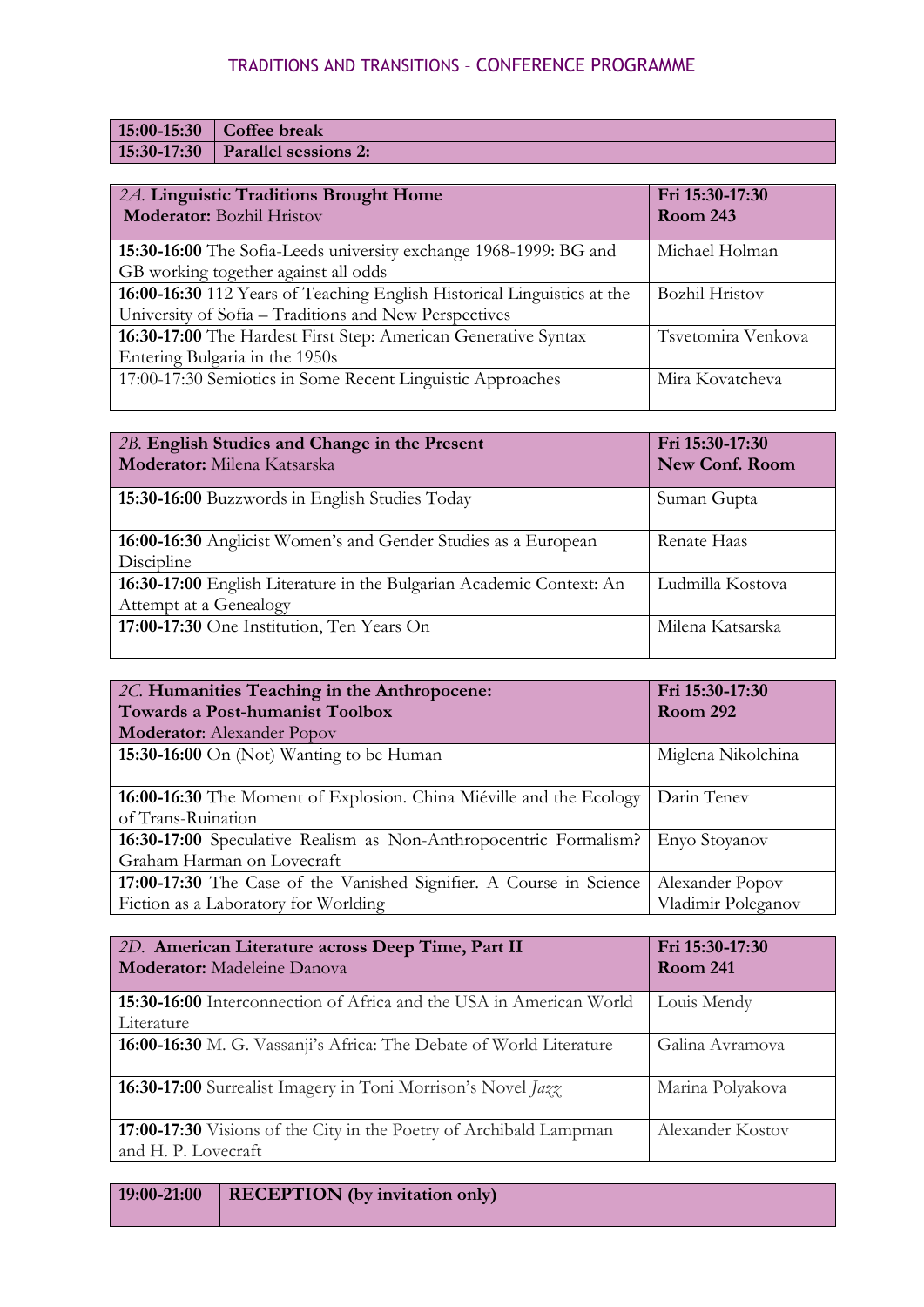## **29 SEPTEMBER, SATURDAY**

| 8:30-9:30       | Plenary session 3.                                                              |
|-----------------|---------------------------------------------------------------------------------|
| <b>Room 243</b> | Culture and Cultural Studies at the Department of English and American Studies, |
|                 | Sofia University                                                                |
|                 | Tatyana Stoicheva                                                               |
| $9:30-11:00$    | <b>Parallel sessions 3:</b>                                                     |

| 3A. A Voice within a Voice. Self-Translation and Transcultural<br>Dialogue. Moderator: Alexandra Glavanakova | Sat 9:30-11:00<br><b>Room 243</b> |
|--------------------------------------------------------------------------------------------------------------|-----------------------------------|
| 9:30-10:00 Bilingual Self-Translation as Transcultural Mediation                                             | Arianna Dagnino                   |
| 10:00-10:30 Duel or Duet? Translators and Authors Translating<br>Together                                    | Angela Rodel                      |
| 10:30-11:00 Border Crossings: A "Bulgarian" Case of Self-Translation                                         | Alexandra<br>Glavanakova          |

| 3B. Discourse in Old and New Media<br>Moderator: Rossitsa Ishpekova  | Sat 9:30-11:00<br><b>New Conf. Room</b> |
|----------------------------------------------------------------------|-----------------------------------------|
| 9:30-10:00 The Facebook Status Update - a Bulgarian Political        | Nelly Tincheva                          |
| Discourse Genre                                                      |                                         |
| 10:00-10:30 Transmedia and Fandom Engineering                        | Maria Momchilova                        |
| 10:00-10:30 The Language of Geopolitics: The Discursive Construction | Rositsa Ishpekova                       |
| of the EU in Donald Trump's Public Statements                        | Kalina Bratanova                        |

| 3C. Locality, Globality, and Transcultural Discourse                                                      | Sat 9:30-11:00                                 |
|-----------------------------------------------------------------------------------------------------------|------------------------------------------------|
| Moderator: Irena Dimova                                                                                   | <b>Room 292</b>                                |
| 9:30-10:00 Locality or Globality: The Geopolitics of an English<br>Language Teaching Journal in China     | Huang Dawang;<br>Haiying Feng;<br>Chunyang Shi |
| 10:00-10:30 Narrative Discourse and Leadership-in-Interaction in a<br>Transnational Community of Practice | Plamena Valcheva                               |
| 10:00-10:30 Teaching English as a Global Language: An Example from<br>a Bulgarian University Context      | Irena Dimova                                   |

| Sat 9:30-11:00<br><b>Room 241</b> |
|-----------------------------------|
|                                   |
| Burcin Erol                       |
| Esther Muñoz-<br>González         |
|                                   |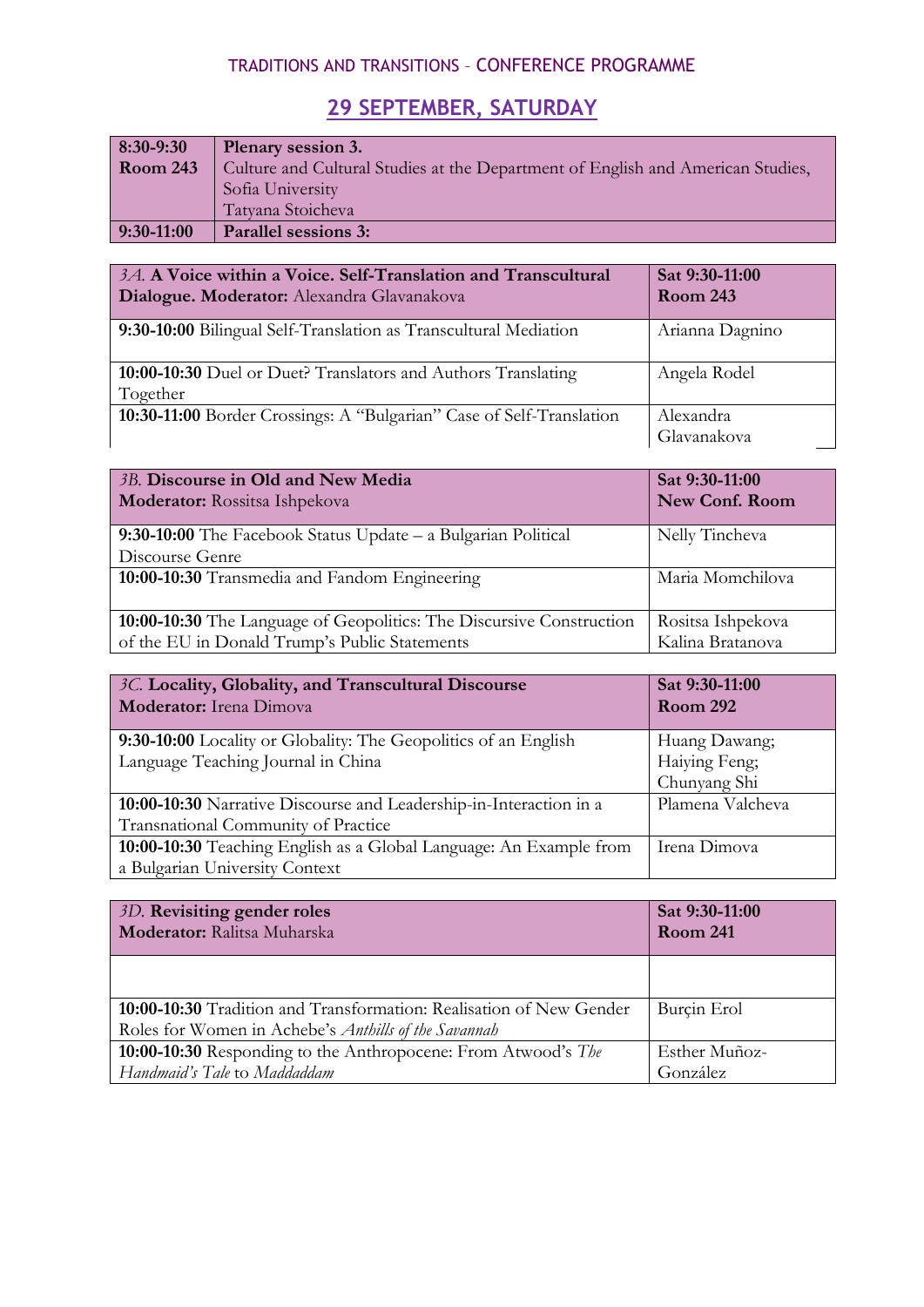| $11:00 -$     | Coffee break                |
|---------------|-----------------------------|
| 11:30         |                             |
| $11:30-13:00$ | <b>Parallel sessions 4:</b> |

| 4A. Memory, Exile, and Survivance<br>Moderator: Evgenia Pancheva                                          | Sat 11:30-13:00<br><b>Room 243</b> |
|-----------------------------------------------------------------------------------------------------------|------------------------------------|
| 11:30-12:00 Confinement, Wanderers and Exile: Beckett's Ghost and<br>Shadow in 21st Century Irish Fiction | David McKinney                     |
| 12:00-12:30 From Tradition to Survivance: Postindians Narrating<br>Survival and Resistance                | Meldan Tanrisal                    |
| 12:30-13:00 Shakespeare's Sonnets and the Arts of Memory                                                  | Evgenia Pancheva                   |

| 4B. History as Repetition: Theory, Text, Event<br><b>Moderator:</b> Lubomir Terziev | Sat 11:30-13:00<br><b>New Conf. Room</b> |
|-------------------------------------------------------------------------------------|------------------------------------------|
| 11:30-12:00 History, Text, Repetition                                               | Erica Sheen                              |
| $12:00-12:30$ History/Trauma/Event                                                  | Sean Homer                               |
| 12:00-12:30 Between Repetition and Rupture: The Poet's Jetztzeit in                 | Lubomir Terziev                          |
| William Blake's Jerusalem The Emanation of the Giant Albion                         |                                          |

| 4C. Culture, Translation, Interpreting<br>Moderator: Nelly Yakimova   | Sat 11:30-13:00<br><b>Room 292</b> |
|-----------------------------------------------------------------------|------------------------------------|
| 11:30-12:00 Corpus-Assisted Cultural Studies                          | Elena Tarasheva                    |
| 12:00-12:30 Historical Paradigms and the English Translation of Terms | Zhivko Hristov                     |
| and Names from Medieval Bulgaria                                      |                                    |
| 12:00-12:30 Self-Monitoring and Self-Correction in Simultaneous       | Nelly Yakimova                     |
| Interpreting                                                          |                                    |

| 4D. Translating Gender<br>Moderator: Emilia Slavova               | Sat 11:30-13:00<br><b>Room 241</b> |
|-------------------------------------------------------------------|------------------------------------|
|                                                                   |                                    |
| 11:30-12:00 The Translation of Gender Ambiguity and Intertextual  | Vyara Popova                       |
| References in Jeanette Winterson's Written on the Body            |                                    |
| 12:00-12:30 The Istanbul Convention meets Chalga Culture: a       | Ralitsa Muharska                   |
| Grotesque Spectacle of Masculinity                                |                                    |
| 12:00-12:30 "I don't want my children to be genders": Translating | Emilia Slavova                     |
| Gender, Transgressing Reason and Judith Butler in The Bulgarian   |                                    |
| Public Discourse                                                  |                                    |

| 4E. Linguistics: Lexis, Syntax, and Discourse<br><b>Moderator:</b> Bozhil Hristov                          | Sat 11:30-13:00<br>1 <sup>st</sup> Conference Room        |
|------------------------------------------------------------------------------------------------------------|-----------------------------------------------------------|
| 11:30-12:00 Cognitive Stages of Transition in the Lexical Integration of<br>Anglicisms                     | Nevena Alexieva                                           |
| 12:00-12:30 Acquisition of Structures at Syntax-Discourse Interface:<br>Post-Verbal Subjects in L2 English | E. Bužarovska,<br>L. Mitkovska,<br>N.Stojanovska-Ilievska |
| 12:00-12:30 Towards an Integrationist Analysis of Vocatives: An<br>Argument against Assumed Marginality    | Georgi Georgiev                                           |

**13:00-14:00 Lunch break**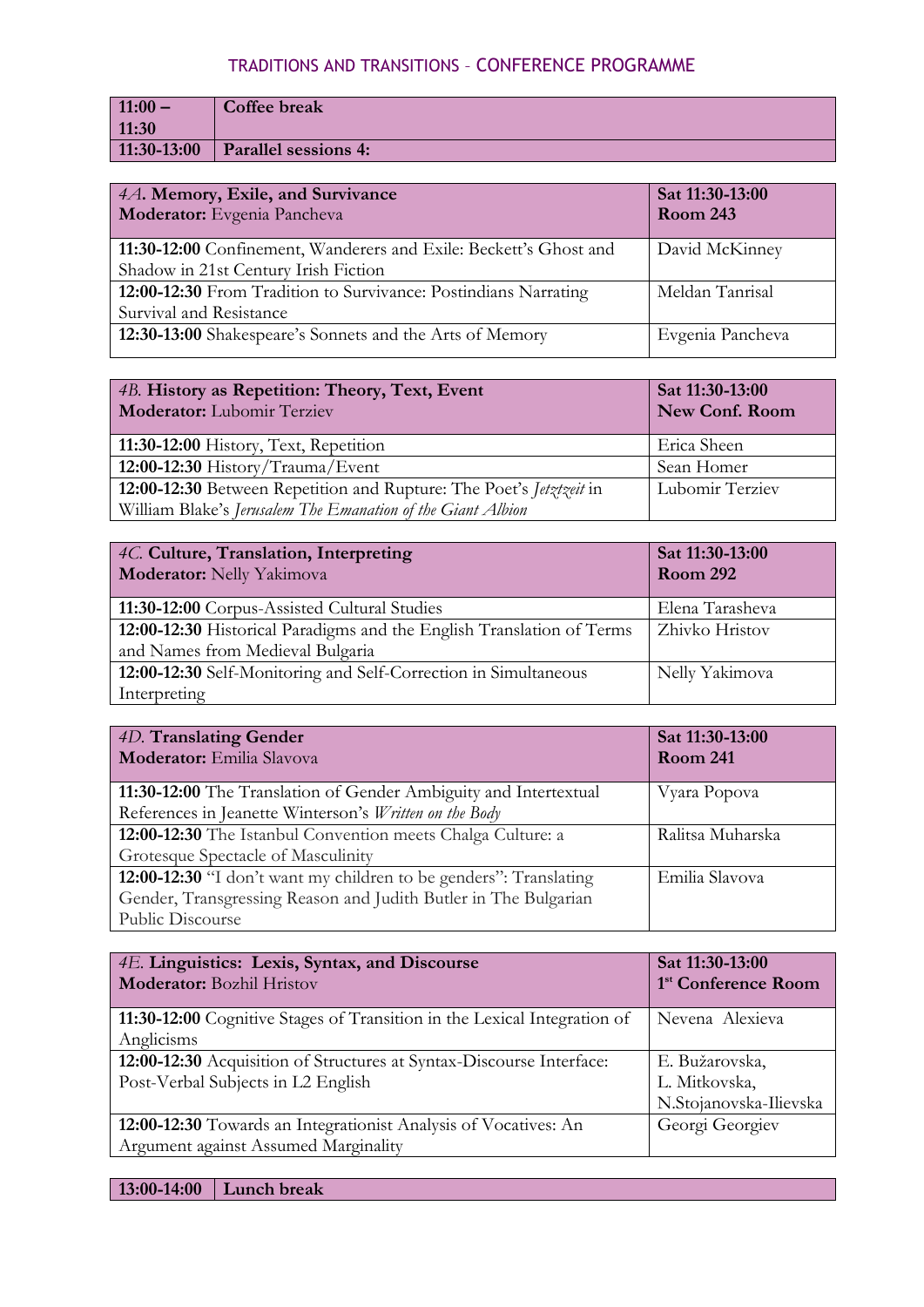| $14:00-$        | <b>Plenary session 4.</b>                                                 |
|-----------------|---------------------------------------------------------------------------|
| 15:00           | Applied Linguistics – The Fast Lane to Professional Competence in English |
| <b>Room 243</b> | Language Teaching. Lilyana Grozdanova                                     |
| 15:00-16:30     | <b>Parallel sessions 5:</b>                                               |

| 5A. American Perspectives<br>Moderator: Alexandra Glavanakova     | Sat 15:00-16:30<br><b>Room 243</b> |
|-------------------------------------------------------------------|------------------------------------|
| 15:00-15:30 Rituals of Retirement in American Life and Literature | James Deutsch                      |
| 15:30-16:00 Feeling New York: Classless Public Geographies and    | Steffen Wöll                       |
| Private Capitalist Reconciliation in Horatio Alger's Ragged Dick  |                                    |
| 16:30-17:00 The "American opus" of Jelena J. Dimitrijević         | Biljana Dojčinović                 |

| 5B. Translating, Retranslating, Staging<br>Moderator: Maria Pipeva    | Sat 15:00-16:30<br><b>New Conf. Room</b> |
|-----------------------------------------------------------------------|------------------------------------------|
| 12:00-12:30 Historical Linguistics in Translation Teaching: a View on | Fernando Toda                            |
| Tradition in Transition                                               |                                          |
| 15:30-16:00 (Re)Translating and (Re)Staging Arthur Miller's Plays in  | Iris Klosi                               |
| Albania                                                               |                                          |
| 16:30-17:00 New Voices for Old Heroes: Holden Caulfield in            | Maria Pipeva                             |
| Retranslation                                                         |                                          |

| 5C. Language Variation and Hybridity<br>Moderator: Jonathan McCreedy   | Sat 15:00-16:30<br><b>Room 292</b> |
|------------------------------------------------------------------------|------------------------------------|
| 12:00-12:30 "Negro speech is a weird thing":                           | Rita Filanti                       |
| Metaphor and Hyperbole in Zora Neale Hurston                           |                                    |
| 15:30-16:00 Creoleness: A Representation of Hybridity in the Caribbean | Marta Duro Marti                   |
| Culture                                                                |                                    |
| 16:30-17:00 Obscure Irish English Dialogue and Hermetic Cultural       | Jonathan McCreedy                  |
| Meaning in Lisa McGee's Derry Girls                                    |                                    |

| 5D. Pragmatic Competence, Intercultural Skills, and Literature in   | Sat 15:00-16:30     |
|---------------------------------------------------------------------|---------------------|
| the Classroom                                                       | <b>Room 241</b>     |
| <b>Moderator:</b> Irena Dimova                                      |                     |
| 12:00-12:30 Pragmatic Competence and Intercultural Communication    | Marija Kusevska     |
| 15:30-16:00 The image of Canada in the Minds and Hearts of Students | Diana Yankova,      |
| in Bulgaria                                                         | Andrey Andreev      |
| 16:30-17:00 Getting Students Lit-up: Teaching English through       | Svetlana Dimitrova- |
| Literature                                                          | Gyuzeleva           |

**16:30-17:00 Coffee break**

| 17:00-18:00 | <b>Final Plenary Session and Closing Remarks</b>         | <b>Room 243</b>  |
|-------------|----------------------------------------------------------|------------------|
|             | 17:00-17:45 Aristotle and Barnes: The Sense of an Ending | Michael Hattaway |
|             | 17:45-18:00 CONFERENCE CLOSING                           | Evgenia Pancheva |

| $19:00-$ | <b>CONFERENCE DINNER</b> |
|----------|--------------------------|
| 21:00    | Registration needed      |